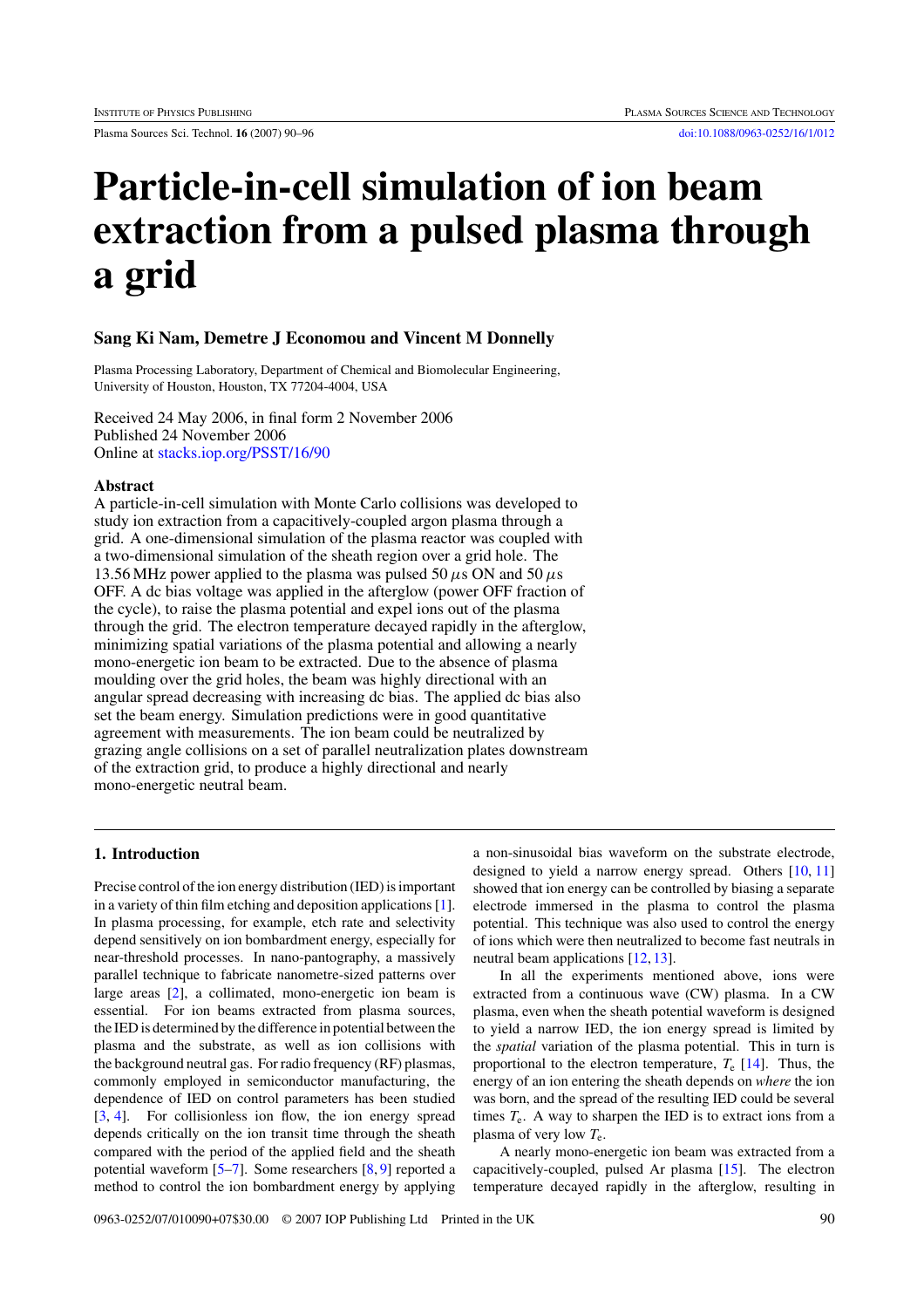<span id="page-1-0"></span>

**Figure 1.** Schematic of a capacitively-coupled plasma reactor (not to scale). Radio frequency power (during plasma ON) or a dc bias voltage (during plasma OFF) is applied to the upper electrode. The lower electrode with the ion extraction grid was always grounded. A set of parallel plates (optional) is also shown downstream of the grid to neutralize extracted ions.

nearly uniform plasma potential and minimal energy spread of ions extracted in the afterglow. Ion energy was controlled by a dc bias on an electrode in contact with the plasma. Langmuir probe measurements indicated that this dc bias simply raised the plasma potential without heating the electrons in the afterglow. The energy spread of the extracted ion beam was about an order of magnitude narrower than that extracted from a CW plasma.

In this work a particle-in-cell simulation with Monte Carlo collisions (PIC–MC) was developed to study ion beam extraction from a pulsed plasma. A one-dimensional (1D) simulation of an argon plasma reactor was coupled to a twodimensional (2D) simulation of the sheath region over the extraction grid. Emphasis was placed on the energy and angular distributions of the extracted ion beam for different applied dc bias voltages in the afterglow of the pulsed plasma. Neutralization of the extracted ion beam by grazing angle scattering on a set of parallel plates downstream of the ion source was also simulated to produce nearly mono-energetic and directional neutral beams.

## **2. Simulation model**

Plasma production in a parallel plate system and ion extraction through a grounded grid (figure 1) were simulated. The simulation model consisted of two parts: [\(1\)](#page-2-0) a one-dimensional self-consistent simulation of a parallel plate capacitivelycoupled plasma reactor and [\(2\)](#page-4-0) a two-dimensional selfconsistent simulation of the sheath region over a grid hole and ion extraction through the hole. The two parts were coupled in the sense that the results of the first part were used as input for the second part of the simulation. Since the actual system is at least two-dimensional, the 1D plasma reactor simulation models the region around the centreline of the system in figure 1. This is adequate for the purpose of this work since the extraction grid is at the central region of the



**Figure 2.** A pulsed plasma is created by repeatedly switching radio frequency power ON for 50  $\mu$ s and OFF for 50  $\mu$ s. 20  $\mu$ s into the afterglow (RF power OFF), a dc bias voltage is applied for a set time in the afterglow.

electrode. A separate simulation of ion transport, collision and neutralization on a set of parallel plates downstream of the grid (shown in figure 1) was also performed to evaluate the performance of the system used as a neutral beam source.

## *2.1. Pulsed plasma simulation*

A capacitively-coupled parallel plate (plate separation 6 cm) argon plasma reactor was simulated. Radio frequency (RF) power applied to the plasma was pulsed 50  $\mu$ s ON and 50  $\mu$ s OFF. During the plasma ON portion of the cycle, a potential  $V = 300 \sin(2\pi ft)$  (in volts, where  $f = 13.56 \text{ MHz}$ ) was applied to the powered electrode while the counter-electrode was grounded (figure 1). 20  $\mu$ s into the afterglow (RF power OFF), a positive dc bias voltage was applied to the powered electrode (figure 2) to raise the plasma potential and expel ions out of the plasma. The background gas was assumed to be at a uniform density of  $1.9 \times 10^{14} \text{ cm}^{-3}$  (corresponding to 10 mTorr at 500 K). Only argon ions and electrons were considered. Due to the low operating pressure, the effect of metastable ionization on plasma production was neglected. The cross section set for argon gas was obtained from [\[16\]](#page-6-0). Energy and angle resolved electron scattering were considered by the method described in [\[18\]](#page-6-0). Elastic electron scattering, excitation and ionization as well as ion–neutral collisions were included. Electron–electron collisions were neglected due to the low charge density. The usual restrictions on time step and grid size applied to PIC [\[17,](#page-6-0) [18\]](#page-6-0) were observed.

#### *2.2. Simulation of the sheath region over a grid hole*

A single through hole was used as a simplification of an extraction grid. The hole diameter was  $142 \mu$  and the hole length (or grid thickness) was  $127 \mu$ . The two-dimensional axisymmetric  $(r, z)$  computational domain (figure [3\)](#page-2-0) extended 3 mm above the hole. The ion density, electron temperature, electron density and RF potential were specified at the top boundary of the computational domain, as given by the 1D pulsed plasma simulation. The wall containing the hole was conductive and at ground potential  $(V = 0)$ . A zero radial potential gradient condition was applied at the perimeter and centreline, while a zero axial potential gradient was applied at the bottom boundary of the computational domain. Only ions were followed by the 2D PIC simulation. The electron density was assumed to be given by the Boltzmann relation. The plasma sheath evolved self-consistently according to the specified conditions. Ions entering at the upper boundary of the computational domain were sampled from the 1D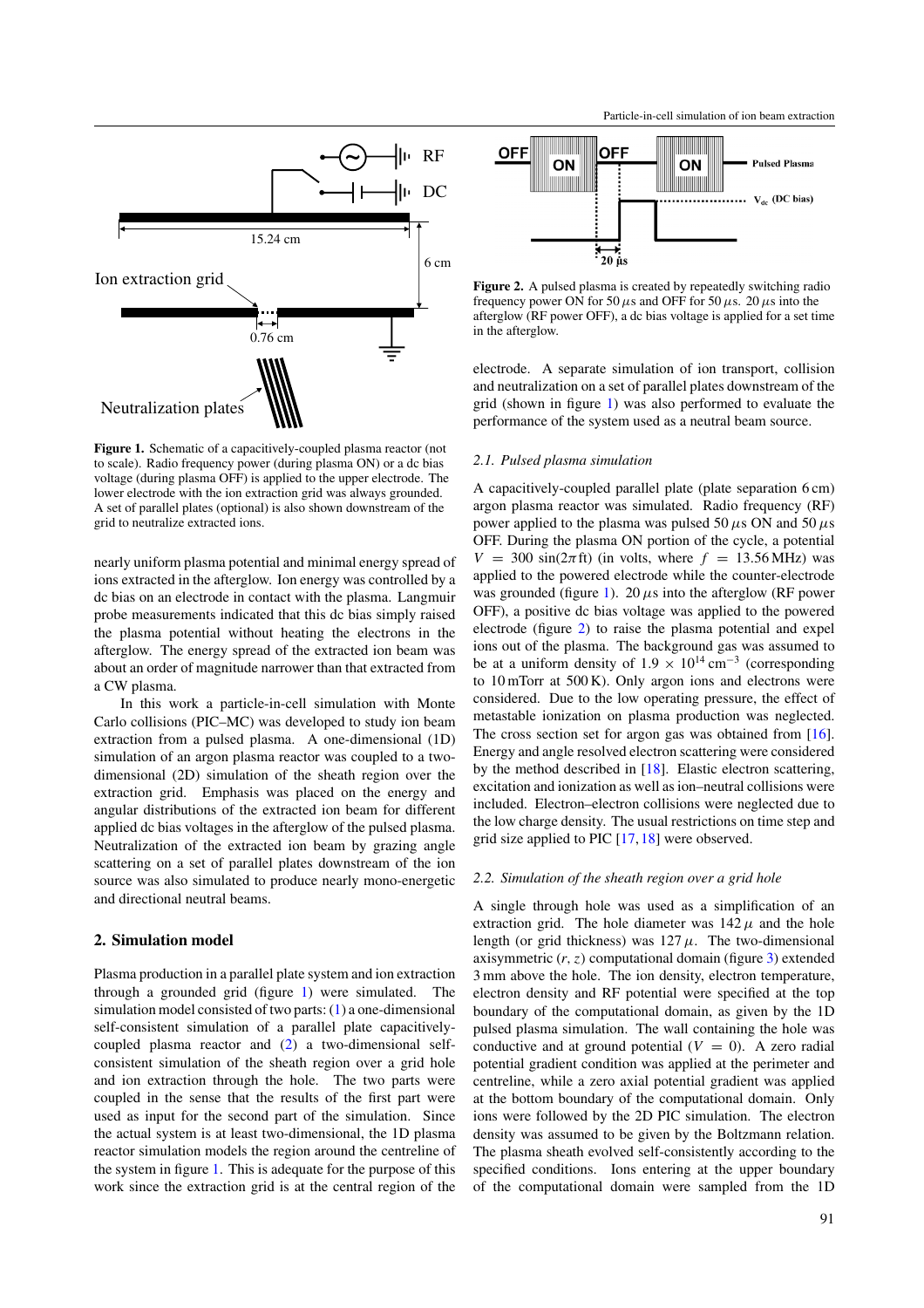<span id="page-2-0"></span>



**Figure 3.** The 2D computational domain (not to scale) for ion extraction consisted of an axisymmetric hole through a solid at ground potential, with symmetry condition in the radial direction far from the hole. The ion density, ion velocity distribution, electron density and plasma potential were specified at the top of the domain, as obtained by a 1D PIC–MC plasma simulation.

PIC simulation using the acceptance–rejection method [\[19\]](#page-6-0). Computational particles were weighted according to their radial position so that a radially uniform ion flux was injected. An explicit time-centred leap frog method [\[17\]](#page-6-0) was used for time integration, obeying the Courant condition,  $v \Delta t / \Delta x < 1$ , where *v* is the particle speed and  $\Delta t$  and  $\Delta x$  are the time step and grid cell size, respectively. Ion–neutral collisions (elastic scattering and charge exchange) were considered. Particle distribution functions were collected at the bottom boundary of the computational domain. The Poisson equation was solved at each time step using a finite element method. The results shown below were obtained with  $3 \times 10^5$  simulation particles. Energy conservation of the integration scheme was tested using cold  $(T<sub>i</sub> = 0)$  ions in a two-dimensional dc field in the domain of figure 3. All particles collected at the bottom of the computational domain had the same energy, indicating that there were no numerical artefacts.

#### **3. Results and discussion**

#### *3.1. Plasma properties*

Figure 4 shows the time-average electron density (*a*), effective electron temperature (*b*) and plasma potential (*c*) as a function of position between the electrodes during the power ON fraction of the cycle. The effective electron temperature was calculated as 2/3 of the average electron energy, the latter found by integrating the electron energy distribution function (EEDF),

$$
T_{\text{eff}} = \frac{2}{3} \int \varepsilon f_{\text{d}}(\varepsilon) \text{d}\varepsilon, \tag{1}
$$

where  $\varepsilon$  is the electron energy (eV) and  $f_d(\varepsilon)$  is a normalized EEDF. The EEDF was found to be similar to that measured



**Figure 4.** Time-average electron density (*a*), effective electron temperature (*b*) and potential (*c*) across the interelectrode gap during the power ON portion of the cycle.

for low pressure capacitively-coupled argon plasmas [\[20\]](#page-6-0), namely the tail of the distribution is heated by the oscillating sheath. The predicted plasma characteristics of figure 4 are also typical  $[21]$ . The electron density (figure  $4(a)$ ) peaks at the centre and decays substantially in the 1 cm thick sheaths over each electrode. The effective electron temperature (figure  $4(b)$ ) is quite uniform in the bulk plasma, increases near the plasma–sheath interface due to heating by the oscillating sheath and decreases near the wall due to diffusion cooling. The time-average plasma potential indicates that the sheath thickness is about 1 cm. All distributions are symmetric in this one-dimensional system.

Figure [5](#page-3-0) shows the time evolution of the electron density and effective electron temperature (at the reactor centre) in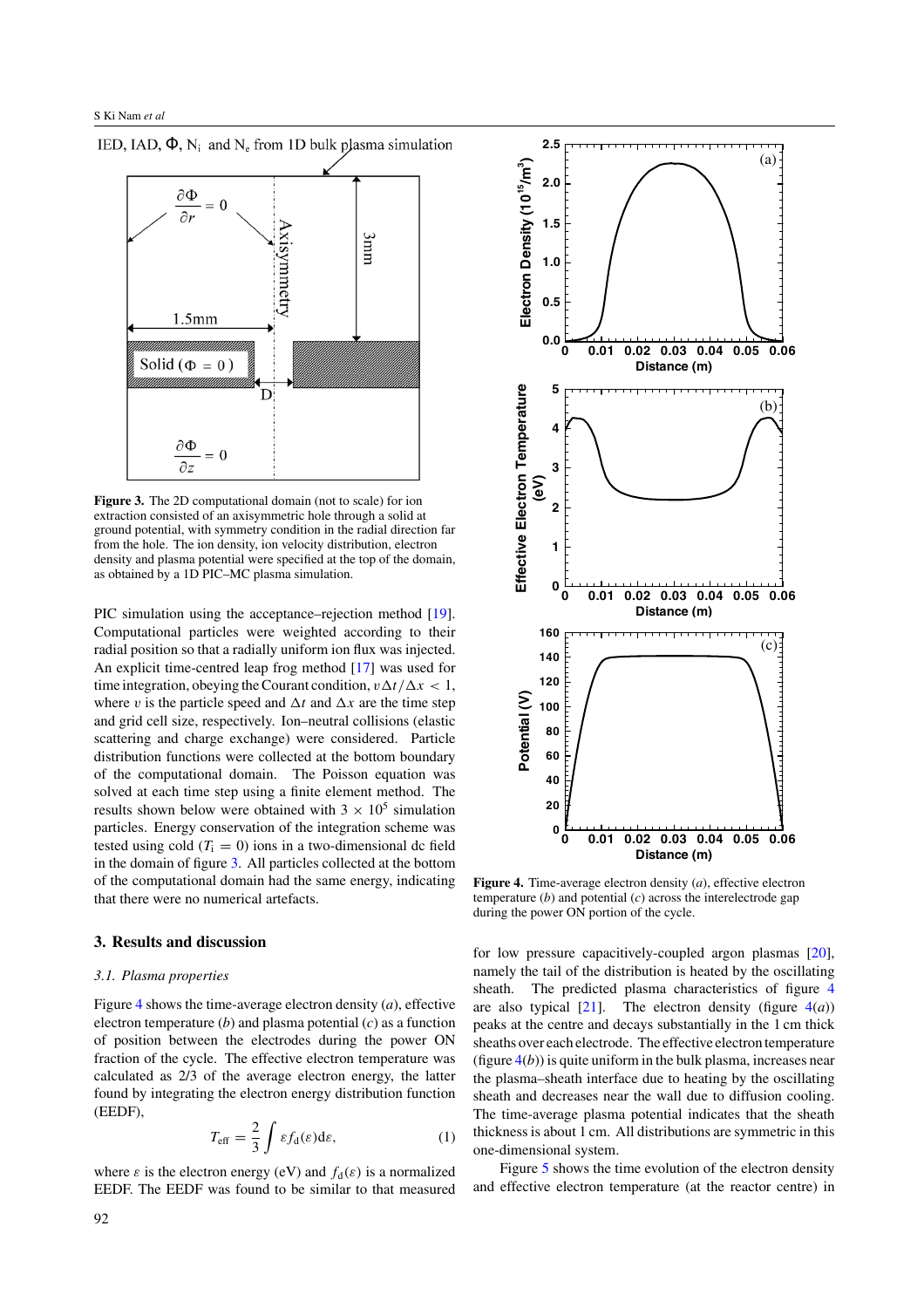<span id="page-3-0"></span>

**Figure 5.** Electron density and effective electron temperature at the reactor centre in the afterglow, with no bias applied (*a*) and with a 50 V dc bias applied 20  $\mu$ s into the afterglow (*b*).

the afterglow (after RF power is turned OFF), when no dc bias is applied in the afterglow,  $(a)$ , and when a 50 V dc bias is applied  $20 \mu s$  into the afterglow, (*b*). The electron density decays by about an order of magnitude (by diffusion to the walls), and the electron temperature cools to less than  $0.5 \text{ eV}$ ,  $50 \mu s$  into the afterglow. Interestingly, the application of a dc bias of 50 V (figure  $5(b)$ ) does not alter the decay of electron density and electron temperature in any way (compare (*a*) with (*b*)). This indicates that the bias does not heat electrons. The applied dc bias increases the plasma potential, though, as seen in figure 6. Without dc bias applied in the afterglow (figure  $6(a)$ ) the plasma potential decays rapidly to zero. When 50 V of dc bias is applied  $20 \mu s$  into the afterglow (figure  $6(b)$ ), the plasma potential rises quickly to the applied bias. This suggests that the application of a dc bias in the afterglow can be used to control the energy of the ions extracted through the grid. It should be noted that the ion energy should equal the plasma potential since the grid is grounded. By changing the applied dc bias the ion energy can be changed at will. Given that the gradients of plasma potential are very small in the afterglow, the extracted ion beam should be quite mono-energetic, assuming that ion–neutral charge exchange collisions do not occur. Figure [7](#page-4-0) shows a comparison between simulation predictions (*a*), with experimental data (*b*), from [\[15\]](#page-6-0). The simulation does a reasonable job of capturing the decay of Ar ion density, electron temperature and plasma potential as measured by a Langmuir probe.

#### *3.2. Extracted ion beam properties*

The potential distribution around the grid hole  $45 \mu s$  into the afterglow with a 50 V dc bias applied is shown in Figure [8.](#page-4-0) Plasma moulding is minimal since the sheath thickness is much larger than the hole diameter [\[22,](#page-6-0) [23\]](#page-6-0). Hence ions



**Figure 6.** Plasma potential at the reactor centre in the afterglow, with no bias applied (*a*) and with a 50 V dc bias applied 20  $\mu$ s into the afterglow (*b*).

are accelerated by a one-dimensional (vertical) field through most of the sheath. Ions see a horizontal component of the field near the hole entrance, but the vertical ion momentum is too high to divert ions from their path. Hence the angular distribution of extracted ions is very narrow as shown in figure [9.](#page-4-0) In fact, as the applied dc bias voltage increases, the angular spread decreases as the vertical velocity component of ions becomes greater. The half width at half maximum of the distribution is only  $0.25^\circ$  at 100 V applied dc bias in the afterglow.

The predicted ion energy distribution is shown in figure [10\(](#page-5-0)*a*). A nearly mono-energetic ion beam is obtained with energy controlled by the applied dc bias. The width of the ion energy distribution (IED) increases from 1.1 eV at 30 V dc bias to 2.9 eV at 100 V dc bias. This is due to slight gradients in the plasma potential. The small tail on the left of the IEDs is due to infrequent charge exchange collisions of ions with neutrals. The corresponding experimental data [\[15\]](#page-6-0) are shown in figure [10\(](#page-5-0)*b*). Good agreement with the simulation results is obtained, except that the width of the experimental IEDs is a bit larger than predicted, probably due to the finite resolution of the gridded ion energy analyzer used for measurements.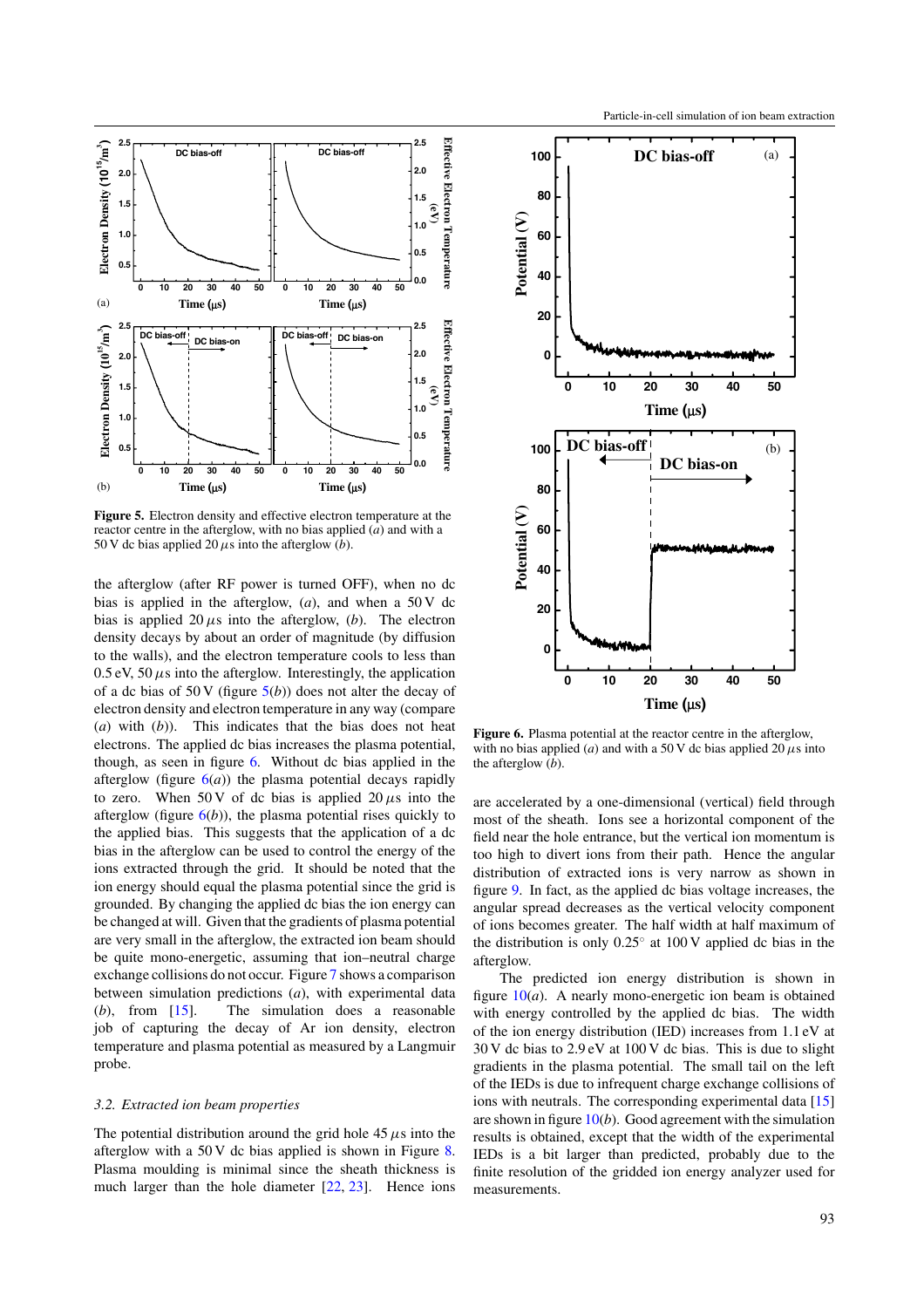<span id="page-4-0"></span>

**Figure 7.** Ar ion density, electron temperature and potential at the reactor centre in the afterglow, with no bias applied, as predicted by the simulation (*a*) and measured by a Langmuir probe in  $[15] (b).$  $[15] (b).$ 



**Figure 8.** Potential distribution around a grid hole, 45  $\mu$ s into the afterglow, for 50 V dc applied 20  $\mu$ s into the afterglow. Ion flow was from top to bottom through the  $142 \mu$  diameter hole in a  $127 \mu$  thick solid grounded wall (represented by the grey area). Values of potential corresponding to contours numbered 1–10 are shown at the top.



**Figure 9.** Angular distribution of extracted ions for different dc bias potentials (30, 50, 70 and 100 V) applied in the afterglow (RF power off). The bias was applied starting at  $20 \mu s$  into the afterglow. Ions were collected for the time window of 25 to 50  $\mu$ s in the afterglow (HWHM=half width at half maximum).

#### *3.3. Generation of a nearly mono-energetic neutral beam*

A set of neutralizer plates may be used to neutralize the extracted ion beam (figure [1\)](#page-1-0) and create a fast neutral beam [\[24–26\]](#page-6-0). After exiting the extraction grid, ions were followed through the neutralization plates. The fast neutrals thus generated were tracked by a Monte Carlo simulation. A set of five plates separated from each other by 0.1 cm were used at a distance of 0.8 cm from the extraction grid (distance between the grid and the plane touching the top of the plates). The length of each plate was 1.0 cm. The plates were assumed to be in a differentially pumped downstream chamber of low enough background pressure so that particle flow is collision-free. Ions that encounter the solid wall are assumed to neutralize with 100% probability [\[14\]](#page-6-0). Ions would neutralize by, for example, an Auger process, a distance of the order of ∼1 Å from the surface. A simple surface interaction model was used, assuming specular scattering with an energy exchange given by [\[27\]](#page-6-0):

$$
\sqrt{\frac{\varepsilon_r}{\varepsilon_i}} = \left(\frac{\mu}{\mu+1}\right)^2 \left(\cos \chi_{1/2} + \sqrt{\frac{1}{\mu^2} - \sin^2 \chi_{1/2}}\right)^2,
$$
  

$$
\chi_{1/2} = \frac{\pi}{2} - \theta_i, \qquad \mu = \frac{m_{\text{Ar}}}{m_{\text{wall}}}.
$$
 (2)

Here  $\varepsilon_i$  and  $\varepsilon_r$  are the kinetic energy of the incident and reflected atom, respectively,  $\theta_i$  is the incident angle and  $m_{\text{Ar}}$ and  $m_{\text{wall}}$  are the mass of the argon atom and the wall material atom, respectively.

This expression corresponds to two successive binary collisions of the impinging ion (actually a neutral by the time it encounters the surface) with surface atoms. Specular scattering may be a reasonable approximation for grazing angle collisions with atomically flat surfaces. However, it is expected to be a poor approximation for non-grazing angle collisions especially off real (rough) surfaces.

Figure [11](#page-5-0) shows the fast neutral energy distribution (*a*) and the fast neutral angular distribution (*b*), for a nominal ion beam energy of 50 eV (50 V dc bias applied in the afterglow). The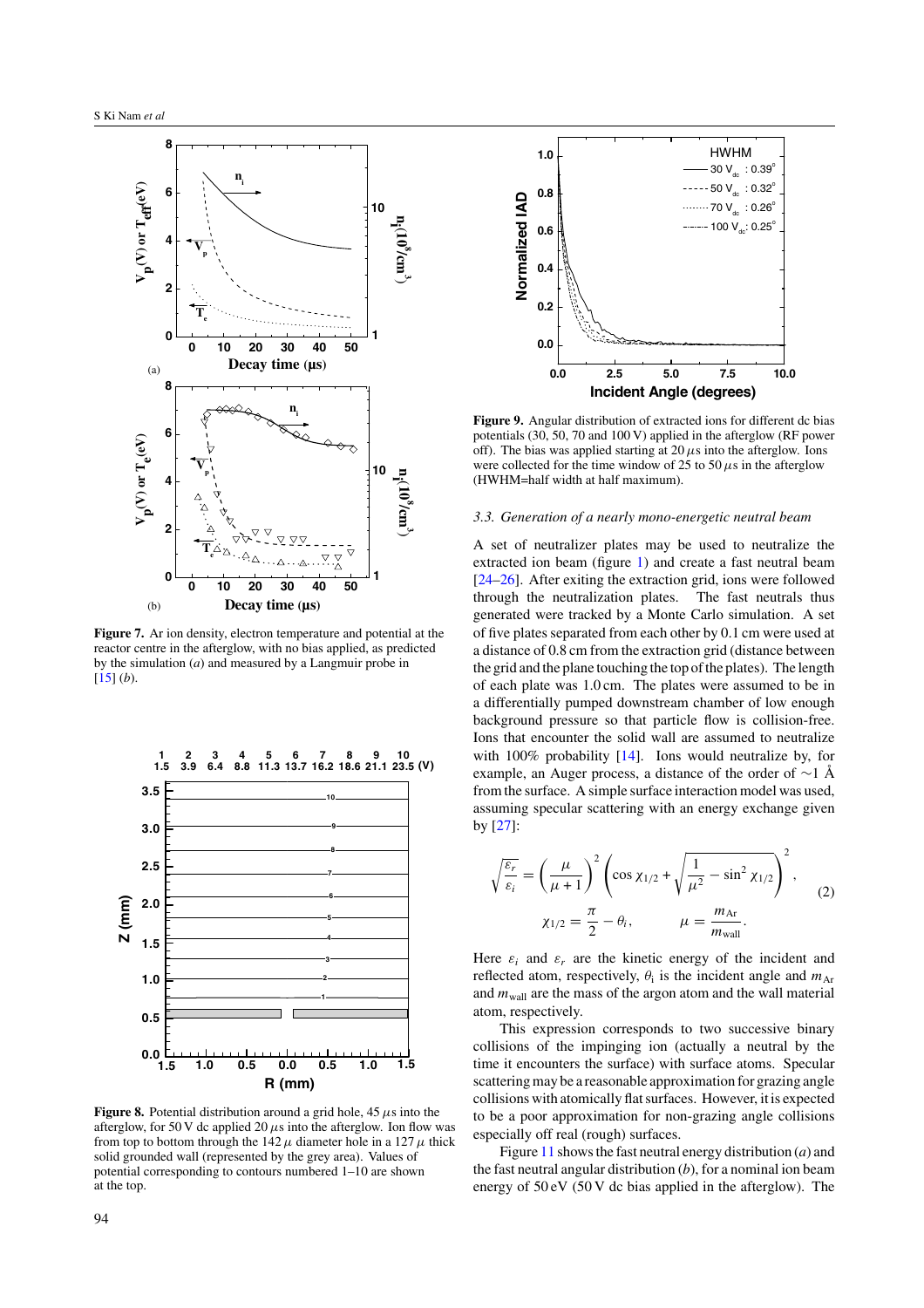<span id="page-5-0"></span>

**Figure 10.** (*a*) Energy distribution of extracted ions for different dc bias potentials (30, 50, 70, and 100 V) applied in the afterglow (RF power off). The bias was applied starting at  $20 \mu s$  into the afterglow. Ions were collected for the time window of 25 to 50  $\mu$ s in the afterglow. (*b*) Experimental data of [\[15\]](#page-6-0) for the same conditions as in the simulation (FWHM=full width at half maximum).

neutralization plate tilt angle was 5◦ off normal yielding a fast neutral beam at around 10◦ off normal. It appears that tilting the wafer (or other workpiece) by 10◦ would make the fast neutral beam strike perpendicular to the wafer. Importantly, the fast neutral beam is quite mono-energetic and directional. This is because of the high quality of the starting ion beam. In addition, ion neutralization occurs at grazing angles of incidence, preserving most of the parent ion kinetic energy and making specular reflection more likely (for atomically smooth surfaces).

# **4. Summary and conclusions**

A particle-in-cell simulation with Monte Carlo collisions (PIC–MC) was developed to study ion extraction from a capacitively-coupled argon plasma through a grid. A onedimensional simulation of a plasma reactor was coupled with



**Figure 11.** Energy distribution (*a*) and angular distribution (*b*) of fast neutrals. An ion beam extracted with a dc bias of 50 V in the afterglow was neutralized by a set of 5 parallel plates separated by 0.1 cm from one another, placed 0.8 cm downstream of the extraction grid, in a chamber of low enough pressure so that particle flow is collisionless.

a two-dimensional simulation of the sheath region over a grid hole. By using a pulsed radio frequency source to power the plasma and applying a dc bias voltage during the power OFF (afterglow) fraction of the cycle, the plasma potential, and thus the ion energy, was precisely controlled. Spatial gradients in plasma potential were minimized in the afterglow, due to collapse of the electron temperature, enabling the extraction of a highly directional, nearly mono-energetic ion beam. The beam energy was set by the applied dc bias voltage. For dc bias voltages of up to 100 V, the decay of the plasma in the afterglow was not disturbed, in the sense that the electron density and temperature decay were identical to those with no applied bias in the afterglow. Simulation predictions of ion energy distributions were in good quantitative agreement with experimental measurements. The extracted ion beam could be neutralized by grazing angle collisions on a set of parallel neutralization plates downstream of the extraction grid. The resulting fast neutral beam was also quite mono-energetic and directional because, at grazing angle of incidence, most of the parent ion kinetic energy is preserved and specular reflection off an atomically smooth surface is more likely. Directional and mono-energetic ion beams are essential for